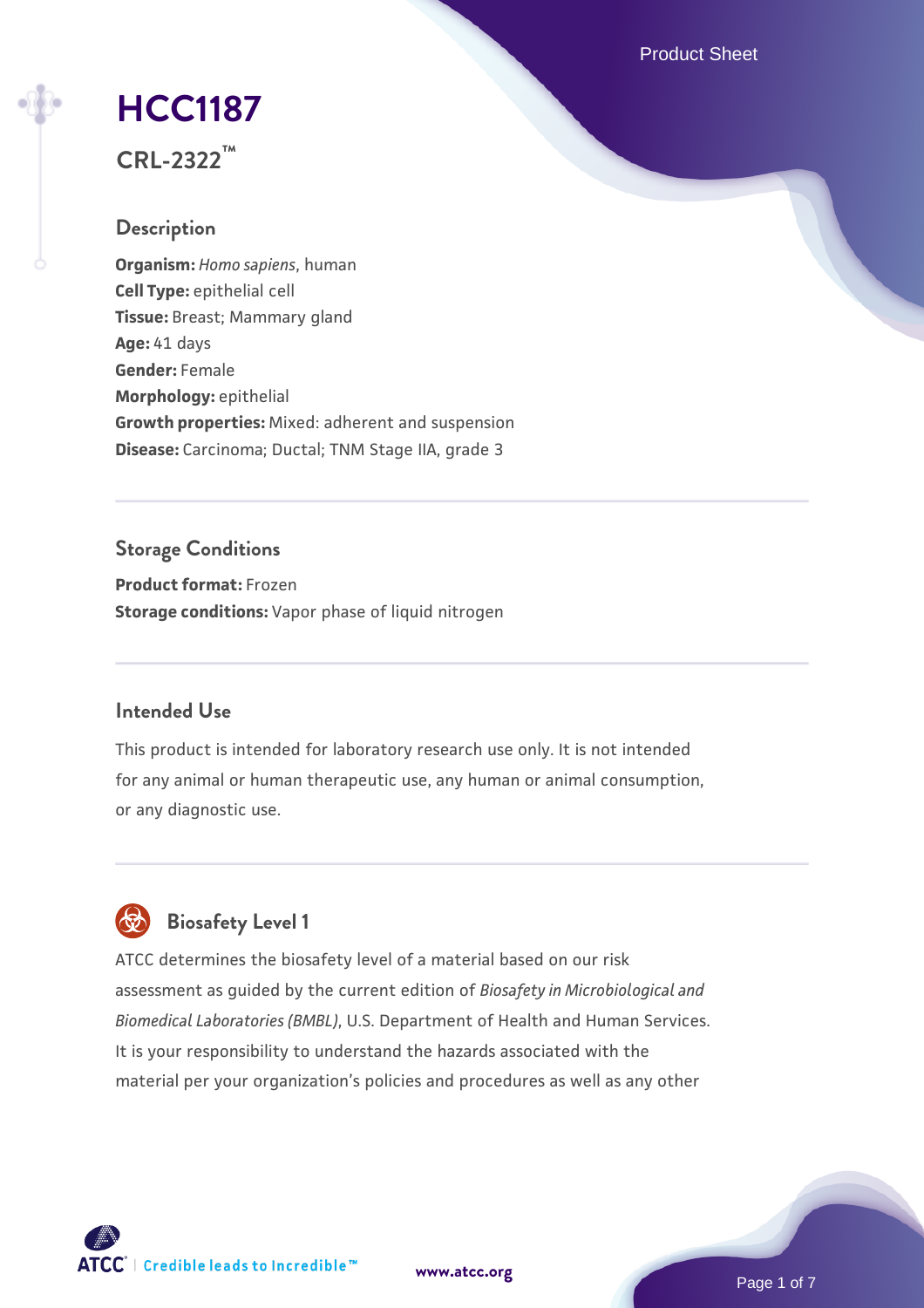applicable regulations as enforced by your local or national agencies.

ATCC highly recommends that appropriate personal protective equipment is always used when handling vials. For cultures that require storage in liquid nitrogen, it is important to note that some vials may leak when submersed in liquid nitrogen and will slowly fill with liquid nitrogen. Upon thawing, the conversion of the liquid nitrogen back to its gas phase may result in the vial exploding or blowing off its cap with dangerous force creating flying debris. Unless necessary, ATCC recommends that these cultures be stored in the vapor phase of liquid nitrogen rather than submersed in liquid nitrogen.

## **Certificate of Analysis**

For batch-specific test results, refer to the applicable certificate of analysis that can be found at www.atcc.org.

## **Growth Conditions**

**Temperature:** 37°C **Atmosphere: 95% Air, 5% CO<sub>2</sub>** 

## **Handling Procedures**

#### **Unpacking and storage instructions:**

- 1. Check all containers for leakage or breakage.
- 2. Remove the frozen cells from the dry ice packaging and immediately place the cells at a temperature below -130°C, preferably in liquid nitrogen vapor, until ready for use.

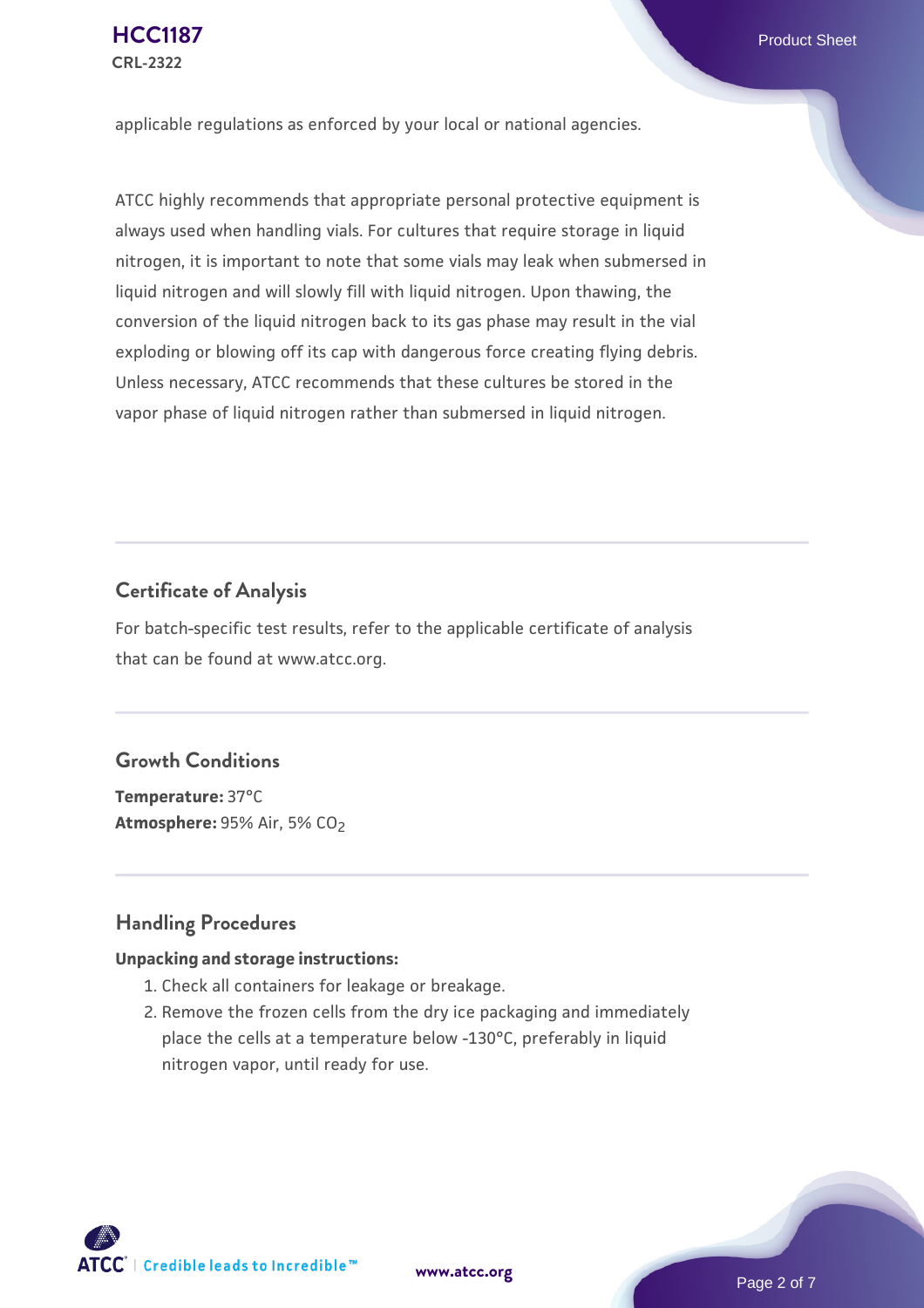**Complete medium:** The base medium for this cell line is ATCC-formulated RPMI-1640 Medium, ATCC [30-2001.](https://www.atcc.org/Products/All/30-2001.aspx) To make the complete growth medium, add the following components to the base medium: fetal bovine serum (ATCC [30-2020\)](https://www.atcc.org/Products/All/30-2020.aspx) to a final concentration of 10%.

**Handling Procedure:** To insure the highest level of viability, thaw the vial and initiate the culture as soon as possible upon receipt. If upon arrival, continued storage of the frozen culture is necessary, it should be stored in liquid nitrogen vapor phase and not at -70°C. Storage at -70°C will result in loss of viability.

- 1. Thaw the vial by gentle agitation in a 37°C water bath. To reduce the  $\,$ possibility of contamination, keep the O-ring and cap out of the water. Thawing should be rapid (approximately 2 minutes).
- 2. Remove the vial from the water bath as soon as the contents are thawed, and decontaminate by dipping in or spraying with 70% ethanol. All of the operations from this point on should be carried out under strict aseptic conditions.
- 3. Transfer the vial contents to a 75 cm<sup>2</sup> tissue culture flask and dilute with the recommended complete culture medium (see the specific batch information for the recommended dilution ratio). It is important to avoid excessive alkalinity of the medium during recovery of the cells. It is suggested that, prior to the addition of the vial contents, the culture vessel containing the complete growth medium be placed into the incubator for at least 15 minutes to allow the medium to reach its normal pH (7.0 to 7.6).
- 4. Incubate the culture at 37°C in a suitable incubator. A 5% CO<sub>2</sub> in air atmosphere is recommended if using the medium described on this product sheet.

**Note:** If it is desired that the cryoprotective agent be removed immediately, or that a more concentrated cell suspension be obtained, centrifuge the cell suspension at approximately 125 x g for 5 to 10 minutes. Discard the supernatant and resuspend the cells with fresh growth medium at the dilution ratio recommended in the specific batch information.

#### **Subculturing procedure:**

Cultures grow as floating aggregates of round cell clusters and as attached

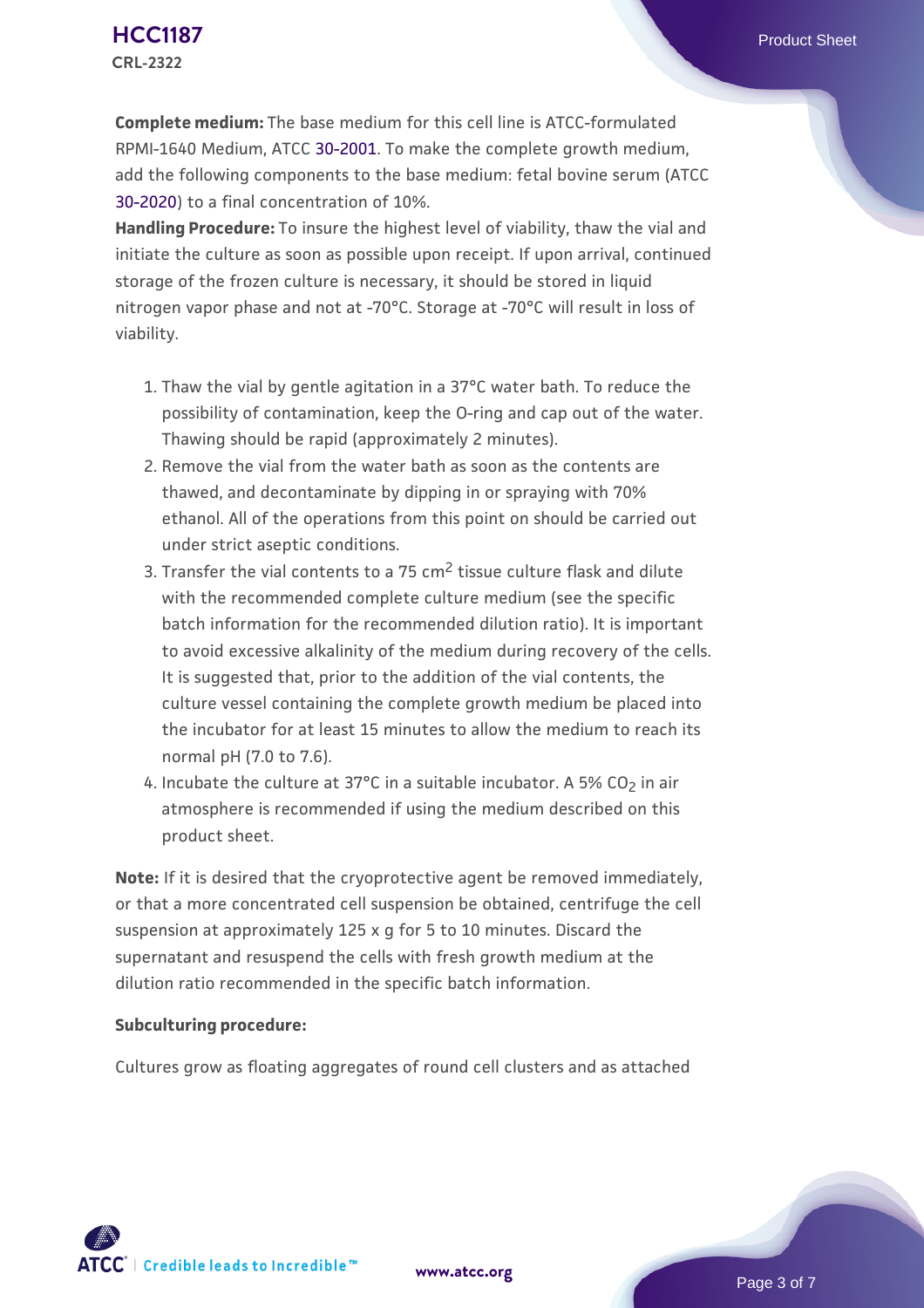epithelial-like cells. Cultures can be maintained by the addition of fresh medium to the flask, or centrifuging and removing the spent medium, resuspending the cell pellet in fresh medium and returning the resuspended cells to the flask.

To subculture the attached cells, remove and reserve the suspended cells (recover the suspended cells by centrifugation if desired). Rinse the monolayer with fresh 0.25% trypsin-0.53 mM EDTA, neutralize with an equal volume complete medium and centrifuge. Remove supernatant and resuspend cell pellet with complete medium and pool into reserved suspended cells. Add appropriate aliquots of the pooled cell suspension to new culture vessels.

**Subcultivation Ratio:** A subcultivation ratio of 1:2 is recommended **Medium Renewal:** Every 2 to 3 days **Reagents for cryopreservation:** Complete growth medium supplemented with 5% (v/v) DMSO (ATCC 4-X)

## **Material Citation**

If use of this material results in a scientific publication, please cite the material in the following manner: HCC1187 (ATCC CRL-2322)

## **References**

References and other information relating to this material are available at www.atcc.org.

#### **Warranty**

The product is provided 'AS IS' and the viability of ATCC® products is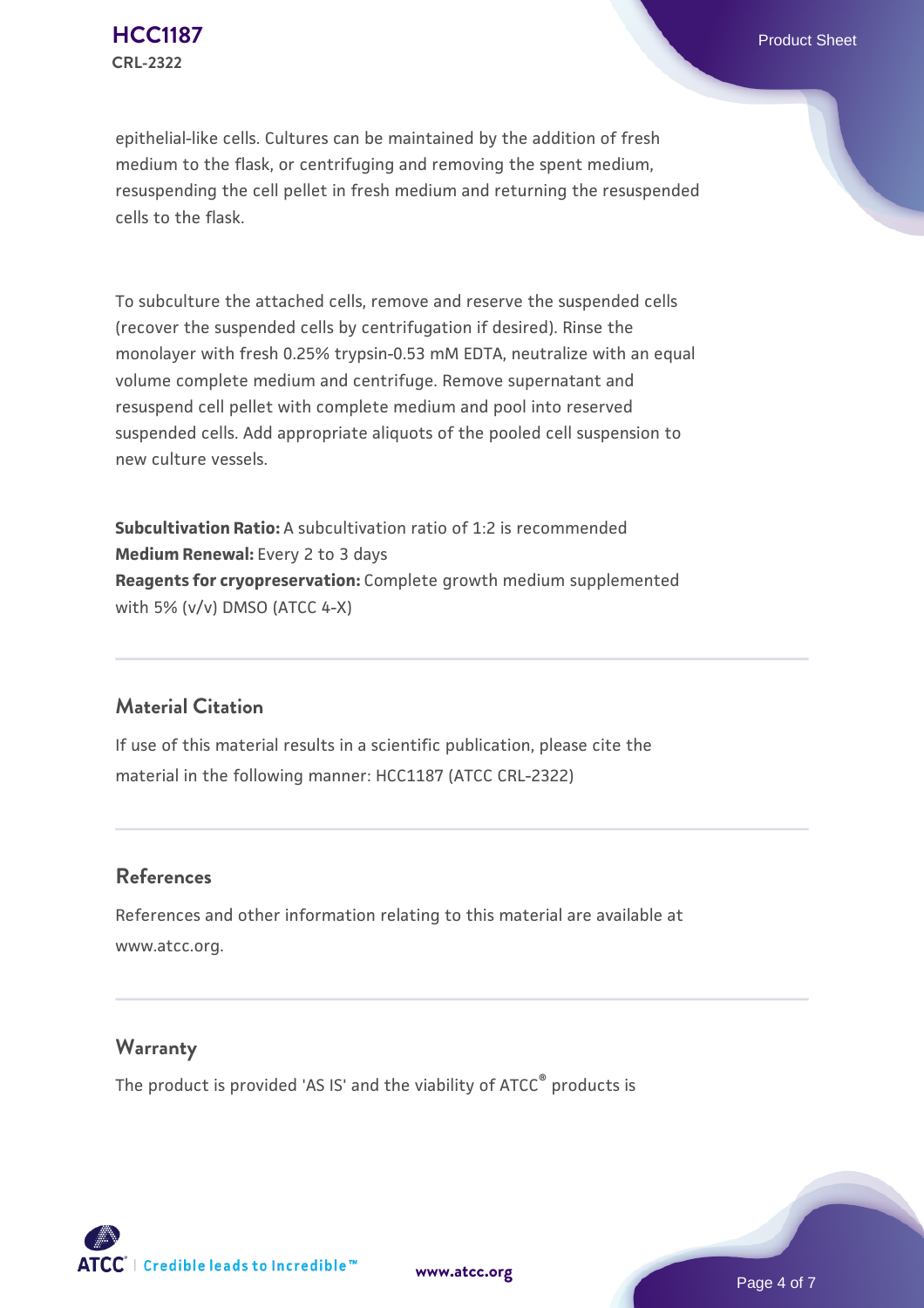warranted for 30 days from the date of shipment, provided that the customer has stored and handled the product according to the information included on the product information sheet, website, and Certificate of Analysis. For living cultures, ATCC lists the media formulation and reagents that have been found to be effective for the product. While other unspecified media and reagents may also produce satisfactory results, a change in the ATCC and/or depositor-recommended protocols may affect the recovery, growth, and/or function of the product. If an alternative medium formulation or reagent is used, the ATCC warranty for viability is no longer valid. Except as expressly set forth herein, no other warranties of any kind are provided, express or implied, including, but not limited to, any implied warranties of merchantability, fitness for a particular purpose, manufacture according to cGMP standards, typicality, safety, accuracy, and/or noninfringement.

### **Disclaimers**

This product is intended for laboratory research use only. It is not intended for any animal or human therapeutic use, any human or animal consumption, or any diagnostic use. Any proposed commercial use is prohibited without a license from ATCC.

While ATCC uses reasonable efforts to include accurate and up-to-date information on this product sheet, ATCC makes no warranties or representations as to its accuracy. Citations from scientific literature and patents are provided for informational purposes only. ATCC does not warrant that such information has been confirmed to be accurate or complete and the customer bears the sole responsibility of confirming the accuracy and completeness of any such information.

This product is sent on the condition that the customer is responsible for and assumes all risk and responsibility in connection with the receipt, handling, storage, disposal, and use of the ATCC product including without limitation taking all appropriate safety and handling precautions to minimize health or



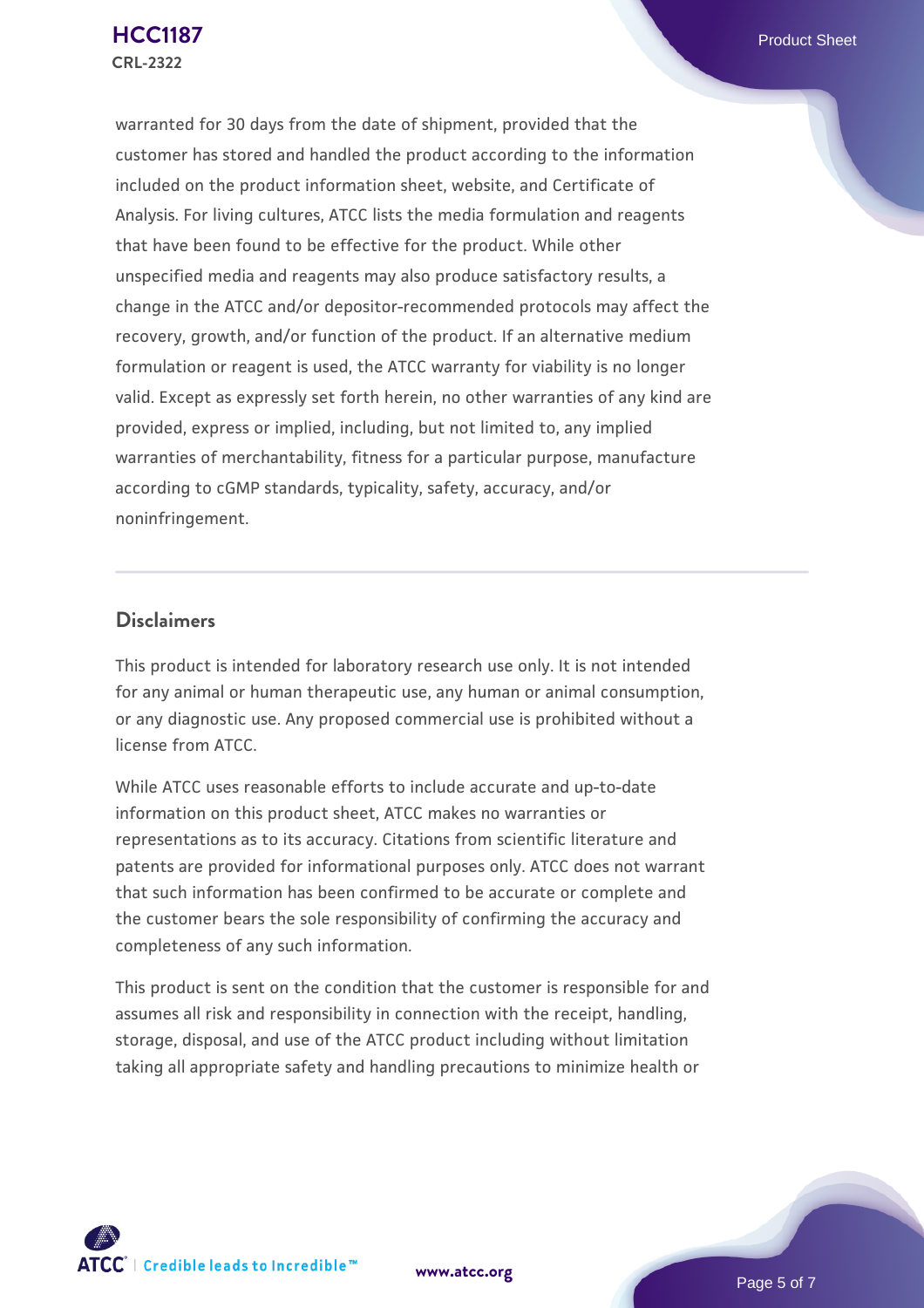environmental risk. As a condition of receiving the material, the customer agrees that any activity undertaken with the ATCC product and any progeny or modifications will be conducted in compliance with all applicable laws, regulations, and guidelines. This product is provided 'AS IS' with no representations or warranties whatsoever except as expressly set forth herein and in no event shall ATCC, its parents, subsidiaries, directors, officers, agents, employees, assigns, successors, and affiliates be liable for indirect, special, incidental, or consequential damages of any kind in connection with or arising out of the customer's use of the product. While reasonable effort is made to ensure authenticity and reliability of materials on deposit, ATCC is not liable for damages arising from the misidentification or misrepresentation of such materials.

Please see the material transfer agreement (MTA) for further details regarding the use of this product. The MTA is available at www.atcc.org.

# **Copyright and Trademark Information**

© ATCC 2021. All rights reserved. ATCC is a registered trademark of the American Type Culture Collection.

## **Revision**

This information on this document was last updated on 2021-05-19

## **Contact Information**

ATCC 10801 University Boulevard Manassas, VA 20110-2209 **IISA** US telephone: 800-638-6597